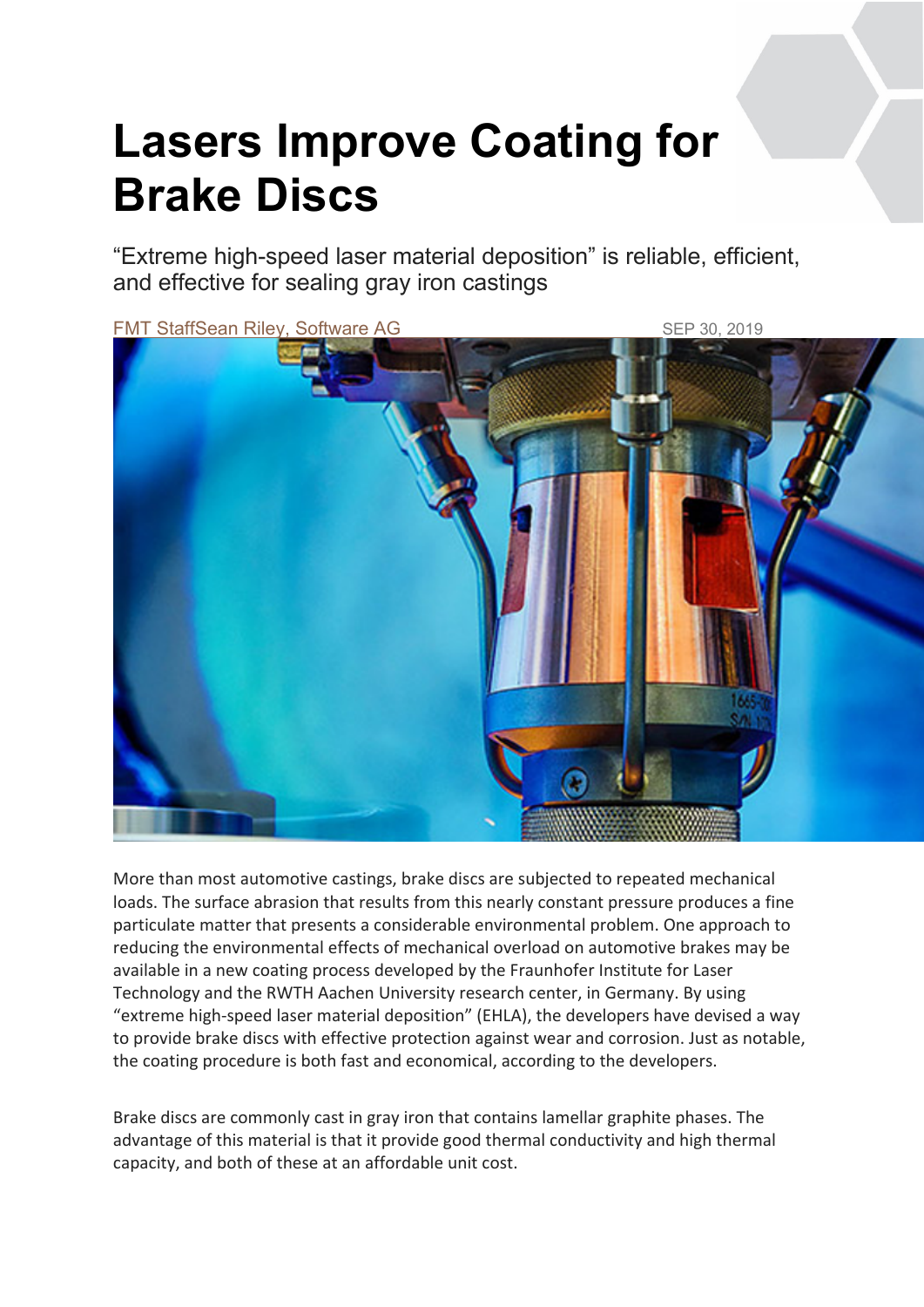The disadvantage of gray iron is a strong propensity to corrode, as well as the high material wear during service,

which together generate substantial emissions of fine particulate matter.

To date, metalcasters have had difficulty using electroplating or thermal spraying to coat disc castings well enough to reduce the volume of emissions. The problem, according to Fraunhofer ITL, is that those processes do not produce a metallurgical bond between the cast iron and the protective coating. Besides being ineffective, both processes also are expensive and inefficient in the particular application.

**Economic and technical advantages —** Fraunhofer ILT developed the laser-based alternative together with the Digital Additive Production faculty at RWTH Aachen. "The EHLA process is ideal for use in the automotive industry, especially for coating brake discs," according to Thomas Schopphoven, research fellow and team leader for productivity and system technology with the Laser Material Deposition group at Fraunhofer ILT. "Conventionally, it's very difficult to coat brake discs because they have to withstand high loads, and there are also economic and environmental considerations. But, with EHLA it's possible now to apply coatings that form a metallurgical bond with the base material of the disc and therefore adhere very strongly. Unlike conventional coatings, these do not flake and chip."

Coatings produced by conventional processes are porous and likely to crack upon hardening. With the EHLA process, the coating remains intact and thus forms a longerlasting, more effective seal for the casting surface. This extends the service life of the casting, and prevents early failure as a result of damage to the surface of the brake disc. Moreover, the EHLA process is suitable for a range of materials, not only gray iron, so it is possible to define an environmentally friendly coating for a specific application.

In fact, the process is a new process variant on laser material deposition, which has been proven very effective in critical applications, such as repairing turbine blades.

**Process speed cuts heat input —** EHLA offers several particular advantages, however. The coating powder particles are melted directly within the laser beam, not in a melt pool on the surface of the component. Because the melt pool is fed by liquid drops of material rather than solid particles of powder, the coating process is faster, rising from 0.5–2 meters per minute with conventional laser material deposition to as much as 500 meters per minute.

This also reduces the exposure to heat of the material being coated. Unlike conventional laser material deposition, where the heat-affected zone can have a depth of one or more millimeters, with the EHLA process thermal exposure remains in the micrometer range. So, it's possible to apply entirely new material combinations, such as coatings for aluminum or (as with the brake discs) cast-iron alloys.